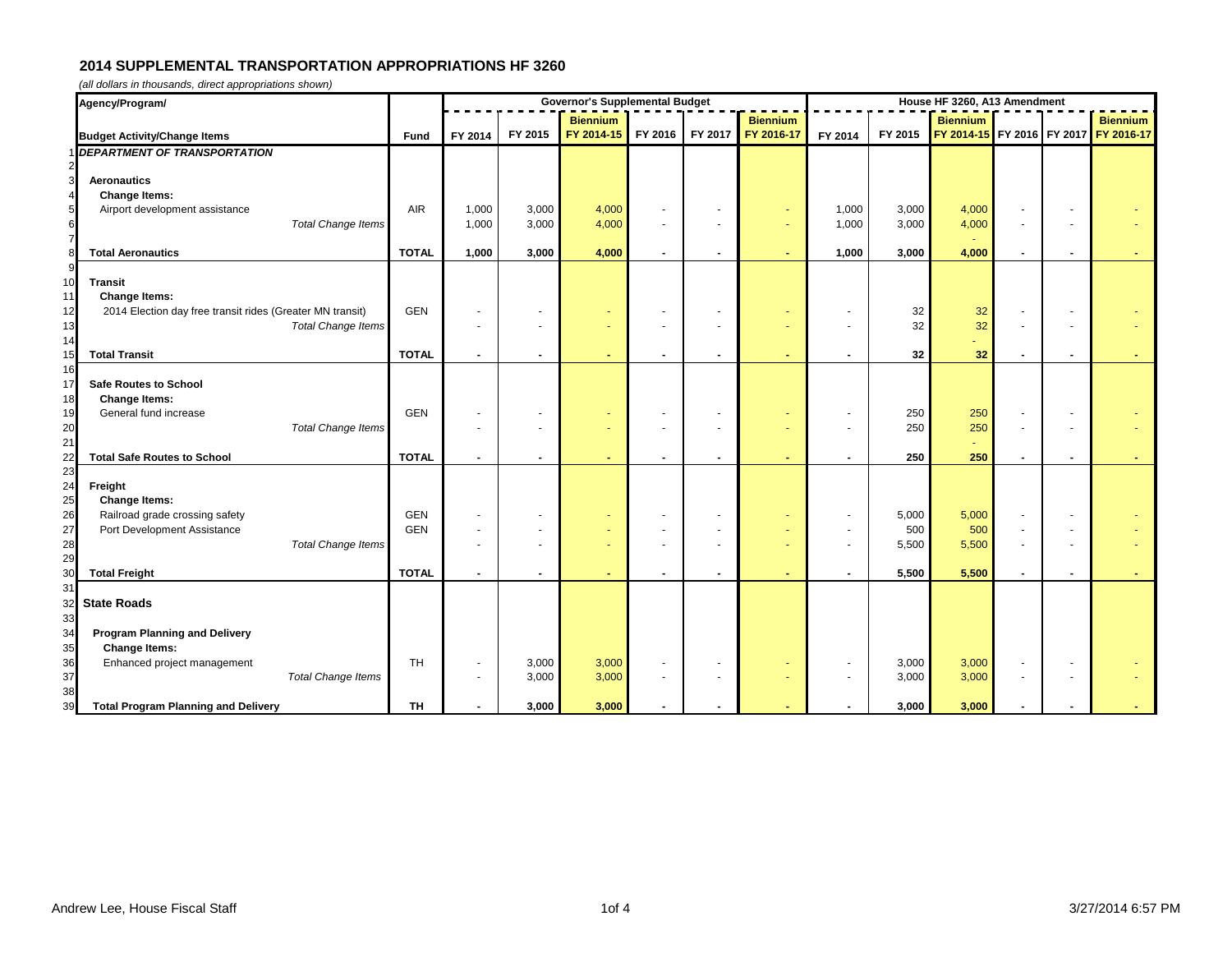| Agency/Program/                                       |              |                |                | <b>Governor's Supplemental Budget</b> | House HF 3260, A13 Amendment |                 |                 |                |                          |                 |       |       |                                       |
|-------------------------------------------------------|--------------|----------------|----------------|---------------------------------------|------------------------------|-----------------|-----------------|----------------|--------------------------|-----------------|-------|-------|---------------------------------------|
|                                                       |              |                |                | <b>Biennium</b>                       |                              |                 | <b>Biennium</b> |                |                          | <b>Biennium</b> |       |       | <b>Biennium</b>                       |
| <b>Budget Activity/Change Items</b>                   | <b>Fund</b>  | FY 2014        | FY 2015        | FY 2014-15                            |                              | FY 2016 FY 2017 | FY 2016-17      | FY 2014        | FY 2015                  |                 |       |       | FY 2014-15 FY 2016 FY 2017 FY 2016-17 |
| 40                                                    |              |                |                |                                       |                              |                 |                 |                |                          |                 |       |       |                                       |
| 41<br><b>Operations and Maintenance</b>               |              |                |                |                                       |                              |                 |                 |                |                          |                 |       |       |                                       |
| 42<br><b>Change Items:</b>                            |              |                |                |                                       |                              |                 |                 |                |                          |                 |       |       |                                       |
| 43<br>Winter related Trunk Highway roadway repair     | <b>TH</b>    |                |                |                                       |                              |                 |                 | 10,000         | $\overline{\phantom{a}}$ | 10,000          |       |       |                                       |
| 44<br>Biennial snowplowing cost supplement            | <b>TH</b>    | $\blacksquare$ |                |                                       |                              |                 |                 | 20,000         | $\sim$                   | 20,000          |       |       |                                       |
| 45<br>Roadway lighting, snow equipment, and signage   | <b>TH</b>    | $\sim$         | 13,000         | 13,000                                |                              |                 |                 | $\blacksquare$ | 13,000                   | 13,000          |       |       |                                       |
| 46<br>Willmar Headquarters supplemental funding       | <b>TH</b>    | $\blacksquare$ | $\sim$         |                                       |                              |                 |                 | $\sim$         | 4,370                    | 4,370           |       |       |                                       |
| 47<br>Little Falls Truck Station supplemental funding | <b>TH</b>    |                |                |                                       |                              |                 |                 |                | 3,580                    | 3,580           |       |       |                                       |
| 48<br>Accelerated snowplow truck replacement          | <b>TH</b>    | 5,000          | 5,000          | 10,000                                | 5,000                        | 5,000           | 10,000          | 5,000          | 5,000                    | 10,000          | 5,000 | 5,000 | 10,000                                |
| 49<br><b>Total Change Items</b>                       |              | 5,000          | 18,000         | 23,000                                | 5,000                        | 5,000           | 10,000          | 35,000         | 25,950                   | 60,950          | 5,000 | 5,000 | 10,000                                |
| 50                                                    |              |                |                |                                       |                              |                 |                 |                |                          |                 |       |       |                                       |
| 51<br><b>Total Operations and Maintenance</b><br>52   | <b>TH</b>    | 5,000          | 18,000         | 23,000                                | 5,000                        | 5,000           | 10,000          | 35,000         | 25,950                   | 60,950          | 5,000 | 5,000 | 10,000                                |
| 53<br><b>Transportation Economic Development</b>      |              |                |                |                                       |                              |                 |                 |                |                          |                 |       |       |                                       |
| 54<br><b>Change Items:</b>                            |              |                |                |                                       |                              |                 |                 |                |                          |                 |       |       |                                       |
| 55<br>TED, General Fund Increase                      | <b>GEN</b>   |                |                |                                       |                              |                 |                 |                | 4,000                    | 4,000           |       |       |                                       |
| <b>Total Change Items</b>                             |              |                |                |                                       |                              |                 |                 |                | 4,000                    | 4,000           |       |       |                                       |
| 56<br>57                                              |              |                |                |                                       |                              |                 |                 |                |                          |                 |       |       |                                       |
| 58<br><b>Total State Road Construction</b>            | <b>GEN</b>   | $\blacksquare$ |                |                                       |                              |                 |                 |                | 4,000                    | 4,000           |       |       |                                       |
| 59                                                    |              |                |                |                                       |                              |                 |                 |                |                          |                 |       |       |                                       |
| 60<br><b>State Road Construction</b>                  |              |                |                |                                       |                              |                 |                 |                |                          |                 |       |       |                                       |
| 61<br><b>Change Items:</b>                            |              |                |                |                                       |                              |                 |                 |                |                          |                 |       |       |                                       |
| 62<br><b>Corridors of Commerce</b>                    | <b>GEN</b>   |                |                |                                       |                              |                 |                 |                | 10,000                   | 10,000          |       |       |                                       |
| 63<br>Highway 14 Turnback, Steele and Waseca Counties | <b>TH</b>    | 14,000         |                | 14,000                                |                              |                 |                 | 14,000         |                          | 14,000          |       |       |                                       |
| 64<br><b>Total Change Items</b>                       |              | 14,000         | $\sim$         | 14,000                                |                              |                 |                 | 14,000         | 10,000                   | 24,000          |       |       |                                       |
| 65<br>66                                              |              |                |                |                                       |                              |                 |                 |                |                          |                 |       |       |                                       |
|                                                       | <b>GEN</b>   |                |                |                                       |                              |                 |                 |                | 10,000                   | 10,000          |       |       |                                       |
| 67                                                    | <b>TH</b>    | 14,000         | $\sim$         | 14,000                                |                              |                 |                 | 14,000         | $\sim$                   | 14,000          |       |       |                                       |
| 68<br><b>Total State Road Construction</b>            | <b>TOTAL</b> | 14,000         | $\blacksquare$ | 14,000                                |                              |                 |                 | 14,000         | 10,000                   | 24,000          |       |       |                                       |
| 69<br>70<br><b>Local Roads:</b>                       |              |                |                |                                       |                              |                 |                 |                |                          |                 |       |       |                                       |
| 71                                                    |              |                |                |                                       |                              |                 |                 |                |                          |                 |       |       |                                       |
| 72<br><b>County State Aid</b>                         |              |                |                |                                       |                              |                 |                 |                |                          |                 |       |       |                                       |
| 73<br><b>Change Items:</b>                            |              |                |                |                                       |                              |                 |                 |                |                          |                 |       |       |                                       |
| 74<br>Winter related county road repair               | <b>GEN</b>   |                |                |                                       |                              |                 |                 |                | 11,448                   | 11,448          |       |       |                                       |
| 75<br><b>Total Change Items</b>                       |              |                |                |                                       |                              |                 |                 |                | 11,448                   | 11,448          |       |       |                                       |
| 76                                                    |              |                |                |                                       |                              |                 |                 |                |                          |                 |       |       |                                       |
| 77<br><b>Total County State Aid Highway</b>           | <b>GEN</b>   |                |                |                                       |                              |                 |                 |                | 11,448                   | 11,448          |       |       |                                       |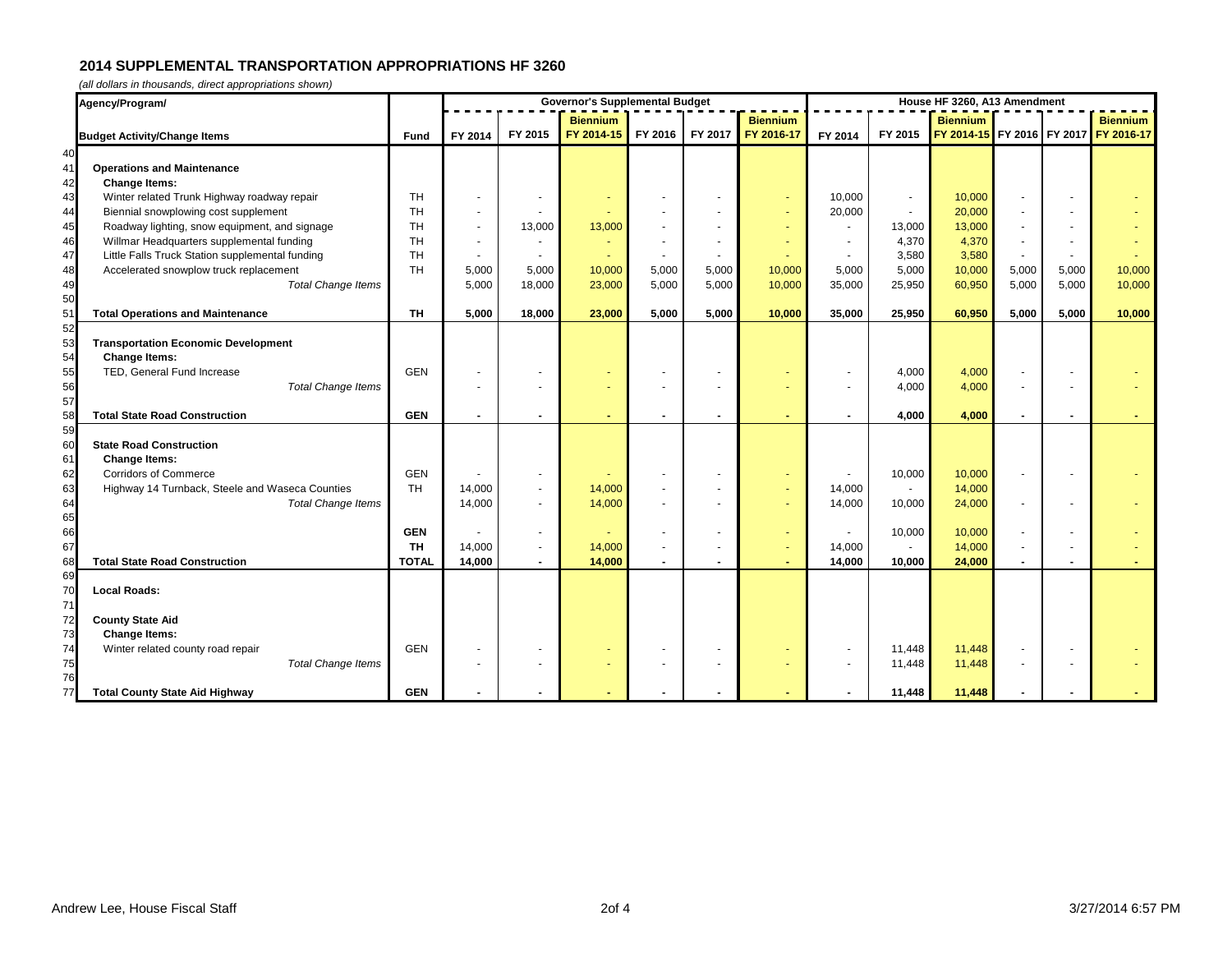|                        | Agency/Program/                                  |                         | <b>Governor's Supplemental Budget</b> |                 |                    |                |                 |                 | House HF 3260, A13 Amendment |                 |                                       |              |              |                 |  |
|------------------------|--------------------------------------------------|-------------------------|---------------------------------------|-----------------|--------------------|----------------|-----------------|-----------------|------------------------------|-----------------|---------------------------------------|--------------|--------------|-----------------|--|
|                        |                                                  |                         |                                       |                 | <b>Biennium</b>    |                |                 | <b>Biennium</b> |                              |                 | <b>Biennium</b>                       |              |              | <b>Biennium</b> |  |
|                        | <b>Budget Activity/Change Items</b>              | Fund                    | FY 2014                               | FY 2015         | FY 2014-15 FY 2016 |                | FY 2017         | FY 2016-17      | FY 2014                      | FY 2015         | FY 2014-15 FY 2016 FY 2017 FY 2016-17 |              |              |                 |  |
| 78                     |                                                  |                         |                                       |                 |                    |                |                 |                 |                              |                 |                                       |              |              |                 |  |
| 79                     | <b>Municipal State Aid</b>                       |                         |                                       |                 |                    |                |                 |                 |                              |                 |                                       |              |              |                 |  |
| 80                     | <b>Change Items:</b>                             |                         |                                       |                 |                    |                |                 |                 |                              |                 |                                       |              |              |                 |  |
| 81                     | Winter related municipal road repair             | <b>GEN</b>              |                                       |                 |                    |                |                 |                 |                              | 3,552           | 3,552                                 |              |              |                 |  |
| 82                     | <b>Total Change Items</b>                        |                         |                                       |                 |                    |                |                 |                 |                              | 3,552           | 3,552                                 |              |              |                 |  |
| 83                     |                                                  |                         |                                       |                 |                    |                |                 |                 |                              |                 |                                       |              |              |                 |  |
| 84                     | <b>Total County State Aid Highway</b>            | <b>GEN</b>              |                                       |                 |                    |                |                 |                 |                              | 3,552           | 3,552                                 |              |              |                 |  |
| 85                     | <b>TOTAL DEPT OF TRANSPORTATION - Direct</b>     | <b>GEN</b>              |                                       |                 |                    |                |                 |                 |                              | 34,782          | 34,782                                |              |              |                 |  |
| 86                     |                                                  | <b>TH</b><br><b>AIR</b> | 19,000<br>1,000                       | 21,000          | 40,000<br>4,000    | 5,000          | 5,000           | 10,000          | 49,000                       | 28,950          | 77,950                                | 5,000        | 5,000        | 10,000          |  |
| 87<br>88               |                                                  | <b>TOTAL</b>            | 20,000                                | 3,000<br>24,000 | 44,000             | ×.<br>5,000    | $\sim$<br>5,000 | 10,000          | 1,000<br>50,000              | 3,000<br>66,732 | 4,000<br>116,732                      | 5,000        | 5,000        | 10,000          |  |
| 89                     |                                                  |                         |                                       |                 |                    |                |                 |                 |                              |                 |                                       |              |              |                 |  |
| 90                     | <b>METROPOLITAN COUNCIL</b>                      |                         |                                       |                 |                    |                |                 |                 |                              |                 |                                       |              |              |                 |  |
| 91                     |                                                  |                         |                                       |                 |                    |                |                 |                 |                              |                 |                                       |              |              |                 |  |
| 92                     | <b>Metropolitan Council Transit</b>              |                         |                                       |                 |                    |                |                 |                 |                              |                 |                                       |              |              |                 |  |
| 93                     | <b>Change Items:</b>                             |                         |                                       |                 |                    |                |                 |                 |                              |                 |                                       |              |              |                 |  |
| 94                     | Transit development and improvement              | <b>GEN</b>              |                                       |                 |                    |                |                 |                 |                              | 10,150          | 10,150                                |              |              |                 |  |
| 95                     | Suburban Transit Providers                       | <b>GEN</b>              |                                       |                 |                    |                |                 |                 |                              | 250             | 250                                   |              |              |                 |  |
| 96                     | Light rail safety oversight redirection to DPS   | <b>GEN</b>              |                                       | (60)            | (60)               | (60)           | (60)            | (120)           |                              | (60)            | (60)                                  | (60)         | (60)         | (120)           |  |
| 97                     | <b>Total Change Items</b>                        |                         |                                       | (60)            | (60)               |                |                 |                 |                              | 10,340          | 10,340                                | (60)         | (60)         | (120)           |  |
| 98                     |                                                  |                         |                                       |                 |                    |                |                 |                 |                              |                 |                                       |              |              |                 |  |
| 99                     | <b>Total Met Council Transit</b>                 | <b>GEN</b>              |                                       | (60)            | (60)<br>(60)       | $\blacksquare$ |                 |                 |                              | 10,340          | 10,340                                | (60)<br>(60) | (60)<br>(60) | (120)<br>(120)  |  |
| 10 <sub>0</sub><br>101 | <b>TOTAL METROPOLITAN COUNCIL - Direct</b>       | <b>GEN</b>              | ٠                                     | (60)            |                    | (60)           | (60)            | (120)           | $\sim$                       | 10,340          | 10,340                                |              |              |                 |  |
| 102                    | DEPARTMENT OF PUBLIC SAFETY                      |                         |                                       |                 |                    |                |                 |                 |                              |                 |                                       |              |              |                 |  |
| 103                    |                                                  |                         |                                       |                 |                    |                |                 |                 |                              |                 |                                       |              |              |                 |  |
| 104                    | <b>Public Safety Support</b>                     |                         |                                       |                 |                    |                |                 |                 |                              |                 |                                       |              |              |                 |  |
| 105                    | <b>Change Items:</b>                             |                         |                                       |                 |                    |                |                 |                 |                              |                 |                                       |              |              |                 |  |
| 106                    | Light rail safety oversight redirection to DPS   | <b>GEN</b>              |                                       | 60              | 60                 | 60             | 60              | 120             |                              | 60              | 60                                    | 60           | 60           | 120             |  |
| 107                    | Rail / Pipeline safety training (Transfer to SR) | <b>GEN</b>              |                                       |                 |                    |                |                 | $\omega$        |                              | 2,500           | 2,500                                 |              |              |                 |  |
| 108                    | Rail / Pipeline safety training                  | <b>SR</b>               |                                       |                 |                    |                |                 |                 |                              |                 |                                       |              |              |                 |  |
| 109                    | <b>Total Change Items</b>                        |                         |                                       | 60              | 60                 | 60             | 60              | 120             |                              | 2,560           | 2,560                                 | 60           | 60           | 120             |  |
| 110                    |                                                  |                         |                                       |                 |                    |                |                 |                 |                              |                 |                                       |              |              |                 |  |
| 111                    |                                                  | <b>GEN</b>              |                                       | 60              | 60                 | 60             | 60              | 120             |                              | 2,560           | 2,560                                 | 60           | 60           | 120             |  |
| 112                    |                                                  | <b>SR</b>               |                                       |                 |                    |                |                 |                 |                              |                 |                                       |              |              |                 |  |
| 113<br>114             | <b>Total Public Safety Support</b>               | <b>TOTAL</b>            |                                       | 60              | 60                 | 60             | 60              | 120             |                              | 2,560           | 2,560                                 | 60           | 60           | 120             |  |
| 115                    | <b>Capitol Security</b>                          |                         |                                       |                 |                    |                |                 |                 |                              |                 |                                       |              |              |                 |  |
| 116                    | Change Item:                                     |                         |                                       |                 |                    |                |                 |                 |                              |                 |                                       |              |              |                 |  |
| 117                    | Base Increase                                    | <b>GEN</b>              | $\blacksquare$                        | 2,000           | 2,000              | 2,000          | 2,000           | 4,000           |                              | 2,000           | 2,000                                 | 2,000        | 2,000        | 4,000           |  |
| 118                    | <b>Total Change Items</b>                        |                         | $\blacksquare$                        | 2,000           | 2,000              | 2,000          | 2,000           | 4,000           |                              | 2,000           | 2,000                                 | 2,000        | 2,000        | 4,000           |  |
| 119                    |                                                  |                         |                                       |                 |                    |                |                 |                 |                              |                 |                                       |              |              |                 |  |
| 120                    | <b>Total Capitol Security - Direct</b>           | <b>GEN</b>              | $\blacksquare$                        | 2,000           | 2,000              | 2,000          | 2,000           | 4,000           | $\blacksquare$               | 2,000           | 2,000                                 | 2,000        | 2,000        | 4,000           |  |
| 121                    | <b>TOTAL DEPT OF PUBLIC SAFETY - Direct</b>      | <b>GEN</b>              | ٠                                     | 2,060           | 2,060              | 2,060          | 2,060           | 4,120           | ٠                            | 4,560           | 4,560                                 | 2,060        | 2,060        | 4,120           |  |
| 122                    |                                                  | <b>TOTAL</b>            |                                       | 2,060           | 2,060              | 2,060          | 2,060           | 4,120           |                              | 4,560           | 4,560                                 | 2,060        | 2,060        | 4,120           |  |